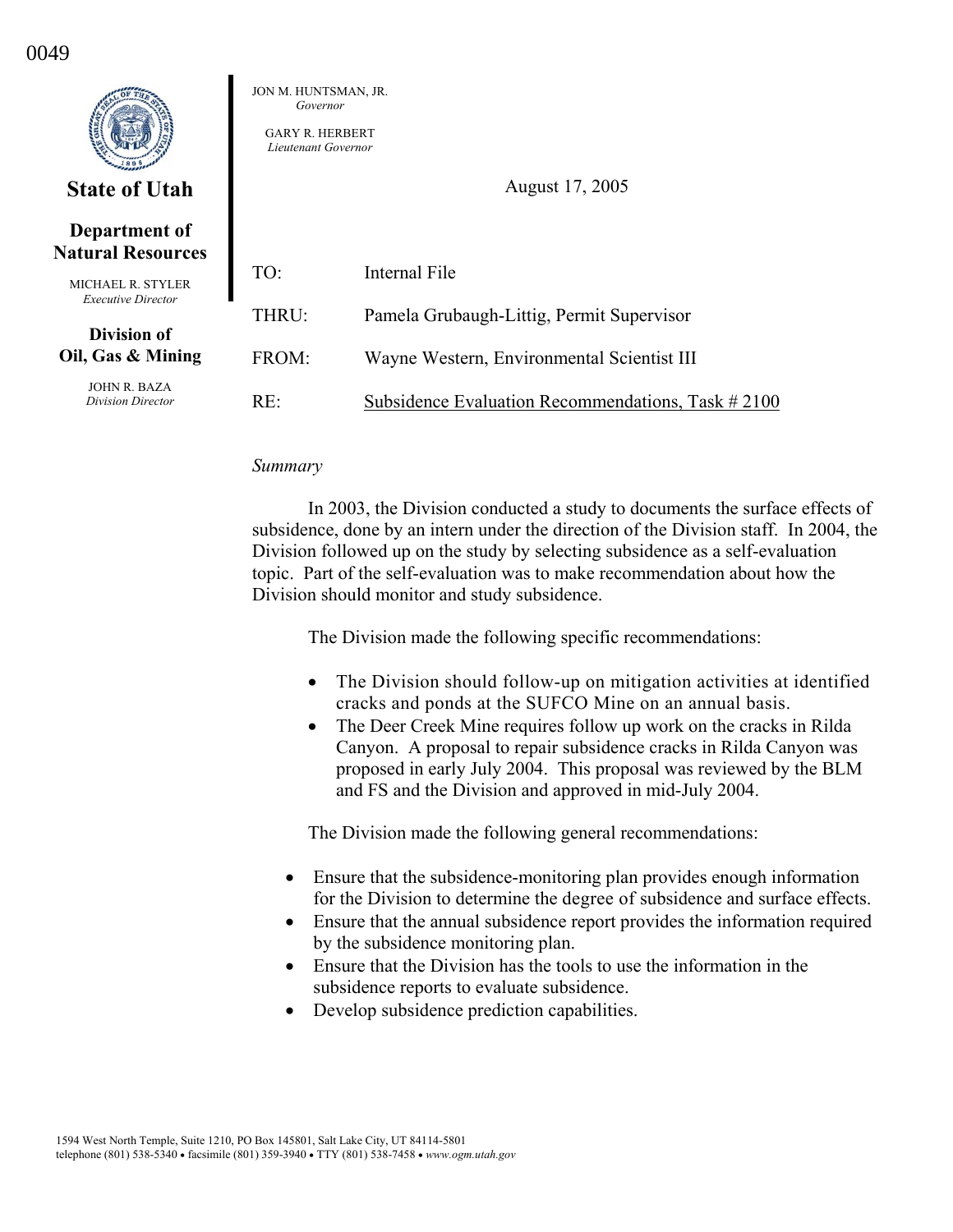Page 2 Subsidence Evaluation August 17, 2005

# *Specific Subsidence Projects*

 The Division does not have a program to track specific subsidence projects. The program is needed to ensure proper follow up and maintain a database on types and effectiveness of subsidence mitigation.

### *Subsidence-Monitoring Plan*

 During the 2004 subsidence self-evaluation, the Division reviewed subsidence monitoring plans from the Bear Canyon Mine, SUFCO Mine, Deer Creek Mine, and the Crandall Canyon Mine. The subsidence monitoring consists of either an aerial survey or ground survey. The Division found that aerial surveys can produce a large amount of accurate data but aerial surveys have limitations. They have an accuracy of plus or minus 1 foot. In most situations, that accuracy is adequate. The major advantages of aerial surveys are:

- Lower costs on large projects.
- Large number of data points.
- Maps and data points usually come from the survey company in electronic form.

The major disadvantages of aerial surveys are:

- In areas with steep slopes such as cliffs, a change in 1 foot in a horizontal direction can have a major change in the vertical elevation. Points in areas of steep vertical relief may bounce around from year to year.
- Dense vegetation can limit coverage area.
- Subsidence surface features usually are not seen or noted.

 Ground survey are much more accurate. However, the number of monitoring points are limited due to expense and usually the points are in areas of easy access. Usually the number of points are so low that subsidence isopachs and angle of draw are difficult to determine.

### *Annual Reports*

 During the 2004 subsidence self-evaluation, the Division found that the quantity and quality of data varies from mine to mine. For mines with a large number of data points, the amount of information is overwhelming and needs to be presented in visual form such as a map with subsidence isopachs.

 For mines with a small number of data points, the data is often present in a spreadsheet. The spreadsheets sometimes contain limited data. At a minimum, the spreadsheet must contain: